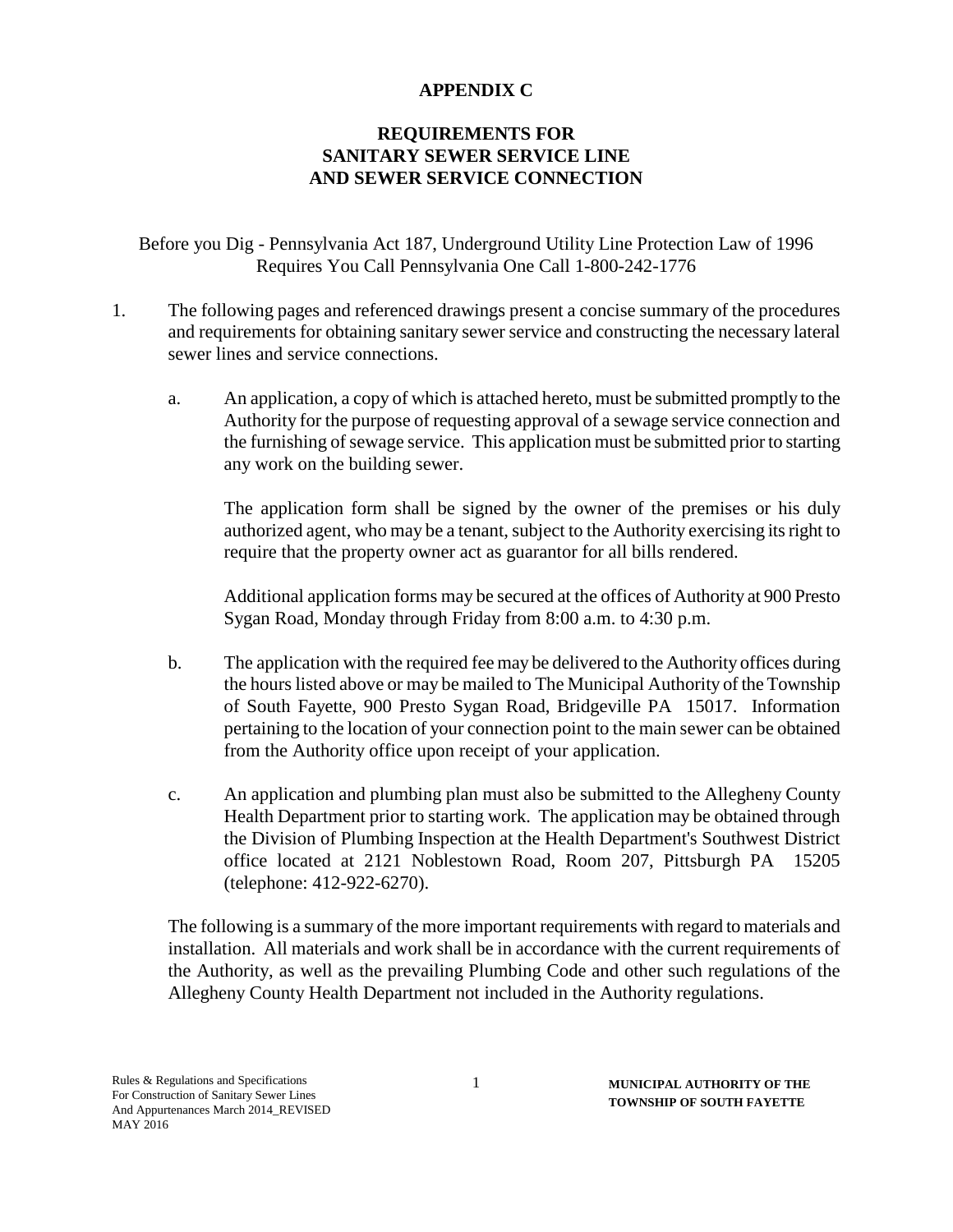2. General - Sewer Service Line shall include connection to Sewer Service Line, sight tee, running trap with fresh air vent, a grease trap where required, and connection to the building drain. Downspouts, rain conductors, driveway drains, area drains, or french drains shall not be connected to the Sewer Service Line.

An individual lateral sewer line must be installed for each premise (except under certain conditions as approved by both the Authority and the Health Department). For example, individual sewers are required for both sides of a double house, for each house in a row, for each of two or more homes on the same lot, and in such other instances. The new building sewer must be extended to a point of connection to the existing building sewer immediately outside the building wall and not more than five feet therefrom (conditions permitting), and the existing lateral sewer abandoned.

- 3. Abandonment of Existing On-Lot Systems Upon connection to the public sewer system, the septic tank shall be removed in accordance with the Allegheny County Health Department Rules and Regulations. This includes removal and proper disposal of septic tank contents followed by collapsing and/or backfilling the septic tanks with suitable material.
- 4. Size Residential 4" minimum diameter pipe that is installed to a minimum slope of 1/4" per foot and cleanouts provided at intervals of not more than 50 feet 6" pipe required from sewer main through the sight tee. Non-Residential - 6" minimum diameter pipe that is installed to a minimum slope of 1/8" per foot and cleanouts provided at intervals of not more than 100 feet.

Larger pipe diameter may be required for certain industrial, commercial and public installations, as determined by the Authority.

5. Building drain - All sewers below building floors and 5 feet outside building shall be Schedule 40 Polyvinyl Chloride (PVC) or ABS. A running trap with vent shall be installed at the end of the building drain as shown on Standard Detail (SD) 25 & SD26. A clean-out shall be included on the downstream side of all traps installed below 4 feet in depth.

All pipe under the floor and passing through the floor shall be a minimum of 4" unless prior approval is granted by the Authority. The trap shall be installed at a minimum depth of 36". From the trap to the main line connection, the pipe shall be the same as listed above. Where possible, vent pipes and cleanouts shall not be located in driveways, cartpaths, walkways or other finished surface areas. The vent cap shall be installed above grade to prevent the inflow of surface water into the sewer line. If inspection tees or cleanouts must be located in driveways, refer to SD-035 for required installation of a protective frame and cover.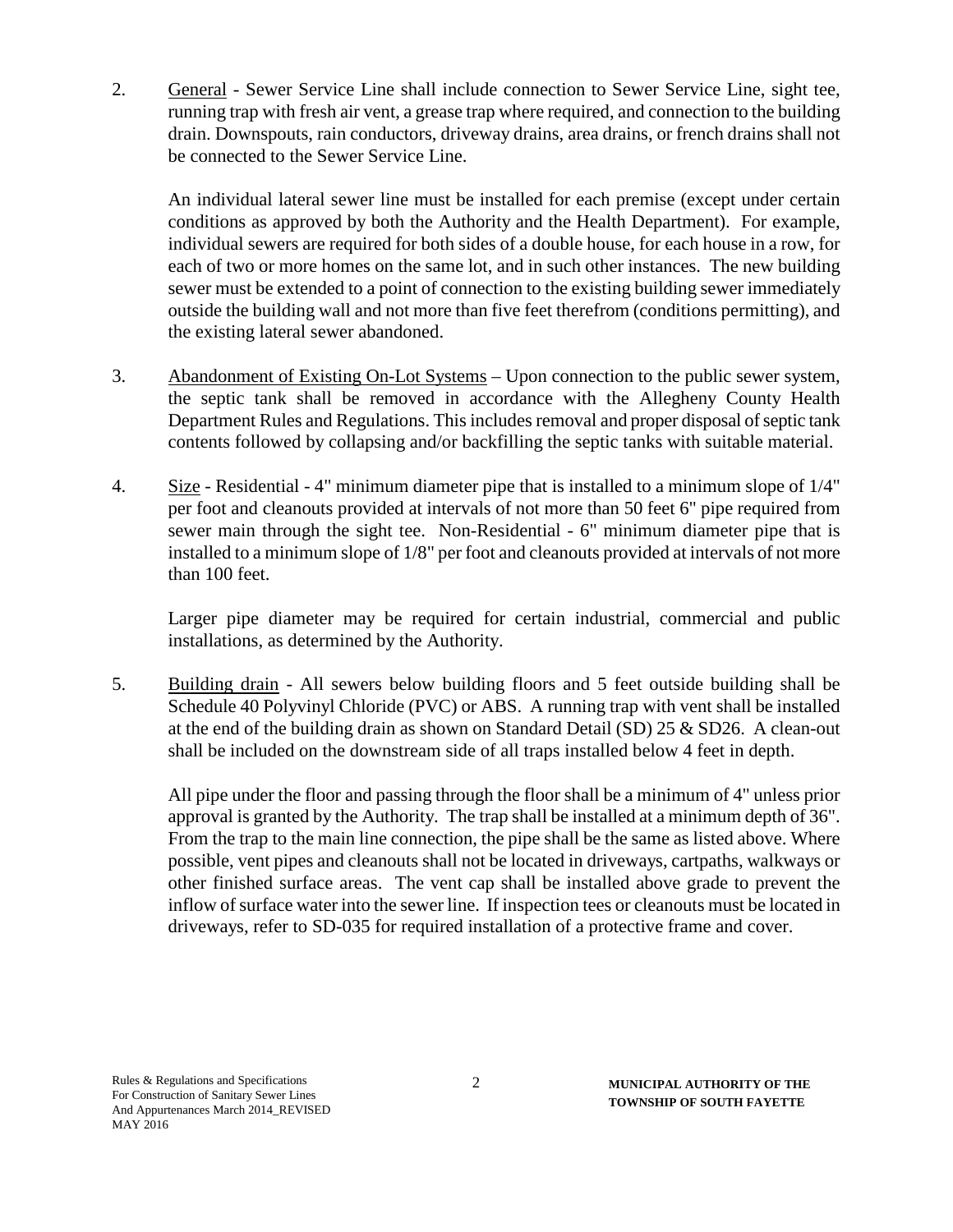Food preparation establishments and other establishments at the discretion of the Authority shall install grease traps of a style and size acceptable to the Authority and ACHD.

- 6. Materials Lines shall be SDR 35 PVC Pipe (ASTM D-3034) with flexible elastomeric seals, or Schedule 40 PVC or ABS Pipe with solvent weld joints. SDR 35 PVC pipe to be used only downstream of the house trap. The trap must be Schedule 40 PVC/ABS pipe and have a one piece return bend.
- 7. Inspection (Sight) Tee An inspection tee shall be required at the property line. No fittings that change the direction of the pipe that would obstruct view of the building sewer shall be permitted. Sight tee must be 6" x 6" x 6" tee with 6" vertical riser. A 4" x 6" eccentric reducer must be used upstream if reducing lateral to 4" diameter pipe.
- 8. Clean-Outs and Directional Changes Clean-outs, consisting of a wye branch fitting, a curved fitting, riser pipe and a watertight cap are required at the interval listed above or at all directional changes greater than 45 degrees. No 90 degree bends shall be permitted except on an inside vertical end of run.
- 9. Adapters Connections between the plain ends of different pipe material may be made with flexible banded couplings manufactured by Fernco, or approved equivalent, and may be used to connect pipe joints, reduce 6" pipe to 4" and connect the building drain to the running trap. If banded adapters are not available, non-banded adapters must be encased in concrete. Where possible, solid couplings should be used for pipe reductions or for joining plain ends of similar pipe types.
- 10. Installation Installation of pipe must be done by qualified persons as set forth in Article XV - Plumbing Code of the Allegheny County Health Department. The owner of a single family dwelling unit may do his/her own work if said owner is an occupant of the dwelling, but still must obtain an ACHD permit for the work. Multi-residential dwellings and commercial establishments must be connected to the system by a registered master plumber. The installation shall be done in complete compliance with the current standards of the prevailing Occupational Safety and Health Act and any other pertinent regulations.

Before digging the trench, the installer should expose the lateral connection and the building drain. Trench width shall be kept to a minimum width and have uniform slope at an approved grade as near as possible at right angles to the street. Excavate all trenches at least 6" below the bottom of the pipe. Place an aggregate backfill, maximum of 3/4" gravel size, in the trench to grade of the pipe. Install the pipe keeping any gravel, dirt or water from entering the pipe. Place 6" of aggregate on top of the pipe ensuring uniform bedding to all sides of the pipe. The remainder of the trench may be backfilled with material from the original excavation if satisfactory. The sewer line trench shall have a minimum 3 feet horizontal separation and 18" vertical separation from other pipelines such as water service lines, gas lines, french drains or storm sewers.